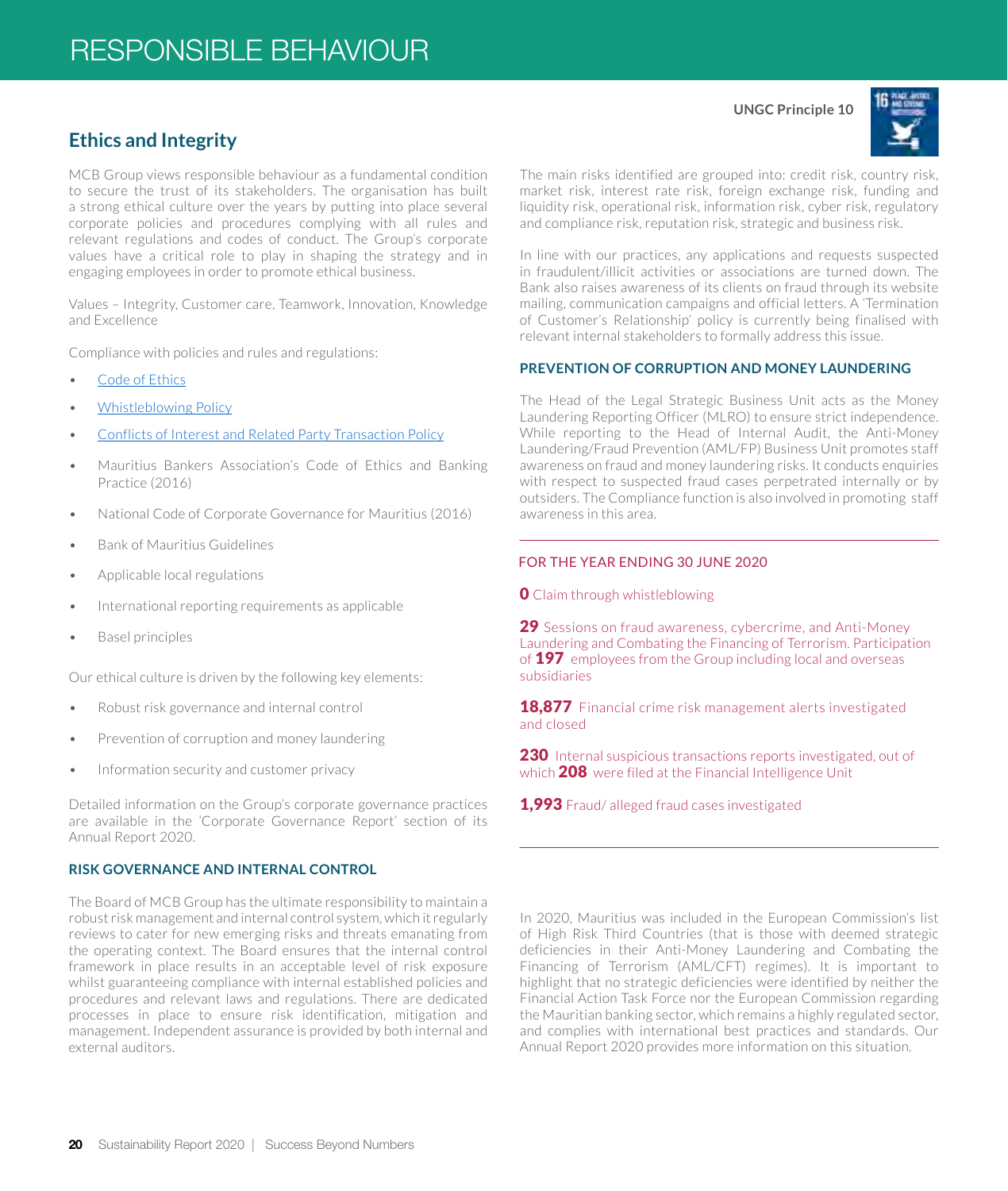### **INFORMATION SECURITY AND CUSTOMER PRIVACY**

Information security and data protection for clients are critical for the Group. We are continuously strengthening and formalising the controls and processes associated with data privacy, data security and data subject rights, including compliance with national Data Protection Act (DPA) 2017 and the European Union General Data Protection Regulation (GDPR). We have also a 'Handling of Confidential Information' policy to guide employees in this area. The Information Risk Management team has been active in conducting online awareness sessions on Information security policy, prevention of social engineering attacks, GDPR and DPA for all employees of MCB Ltd. Some measures that were taken during the year on data handling were penetration tests, security reviews, continuous monitoring of technical controls and risk assessments.

## **Human Rights**

The Group has several responsibilities that are directly linked to the support of human rights. These include creating employment and engaging its workforce, responsible banking, provision of financial services to clients, the purchase of goods and services, and social investment and philanthropy. MCB has committed to the Ten Principles of the United Nations Global Compact since 2007. We continuously apply these principles to our operations to ensure that human rights are included and respected. By also adopting the Equator Principles for project financing, we have demonstrated a strong commitment to upholding human rights.

We have implemented many actions in this area by engaging with our stakeholders namely employees, clients, suppliers, subcontractors, and the communities we serve. These actions are highlighted throughout this Sustainability Report.

## **Equator Principles**

MCB Ltd has voluntarily adopted the Equator Principles in May 2012 to identify, assess and manage environmental and social (E&S) risks in projects financed by the Bank. Those principles aim at implementing due diligence to support responsible risk decision-making. The Bank's Environmental and Social Risk Management (ESRM) policy is founded on this framework and applies to any project entailing loans of an aggregate amount greater than or equal to USD 2 million and having a maturity of at least 24 months. Projects are grouped into three categories namely A, B and C, based on their potential impacts and risks. Category A indicates projects with potentially significant adverse and irreversible E&S impacts, Category B denotes projects with potentially limited adverse but largely reversible E&S impacts, and Category C designates projects with minimal or no E&S impacts.

The Equator Principles were updated and the fourth version was released in November 2019. The Bank is actively working on integrating the new version of Equator Principles (EP4) into its project financing process. We have appointed a full-time Sustainability Banking Analyst to enhance the existing ESRM policy, conduct training and awareness sessions, and improve the environmental and social risk management and monitoring process of projects financed. The Analyst has the responsibility of reviewing the environmental and social aspects of projects, and encouraging clients to address potential or actual adverse risks and impacts during the project development lifecycle.

Some key changes in EP4 are currently being integrated by the Bank to foster a better alignment with the UN Sustainable Development Goals:

- Human rights Focus on respect for Human rights in line with the United Nations Guiding Principles on Business and Human Rights (UNGPs) by carrying out human rights due diligence.
- Climate change improve the availability of climate-related information when assessing the potential transition and physical risks of projects financed.
- Biodiversity conservation.

Projects financed under the Equator Principles for the period July 2018 to June 2019

#### **2 projects of Category A (as per EP reporting)**

- Sector: 1 in Infrastructure and 1 in Power
- Geography: Europe, Middle East & Africa

## **Customers**

We always place clients at the heart of everything we do. As the leading bank in Mauritius, we strive to offer clients tailored and simplified solutions and experiences to help them meet their goals, therefore contributing to their financial well-being and prosperity. MCB is continuously improving on the accessibility of its products and services through the geographical locations of its multiple branches and by connecting digitally to its customers.

### **MCB Ltd**

987,700 Individual Customers

- **34,500 Non-individual Customers**
- 85,883 Rupys Accounts (for children aged under 18)
- 40 Branches including kiosks (24/7)
- **178 ATMS**